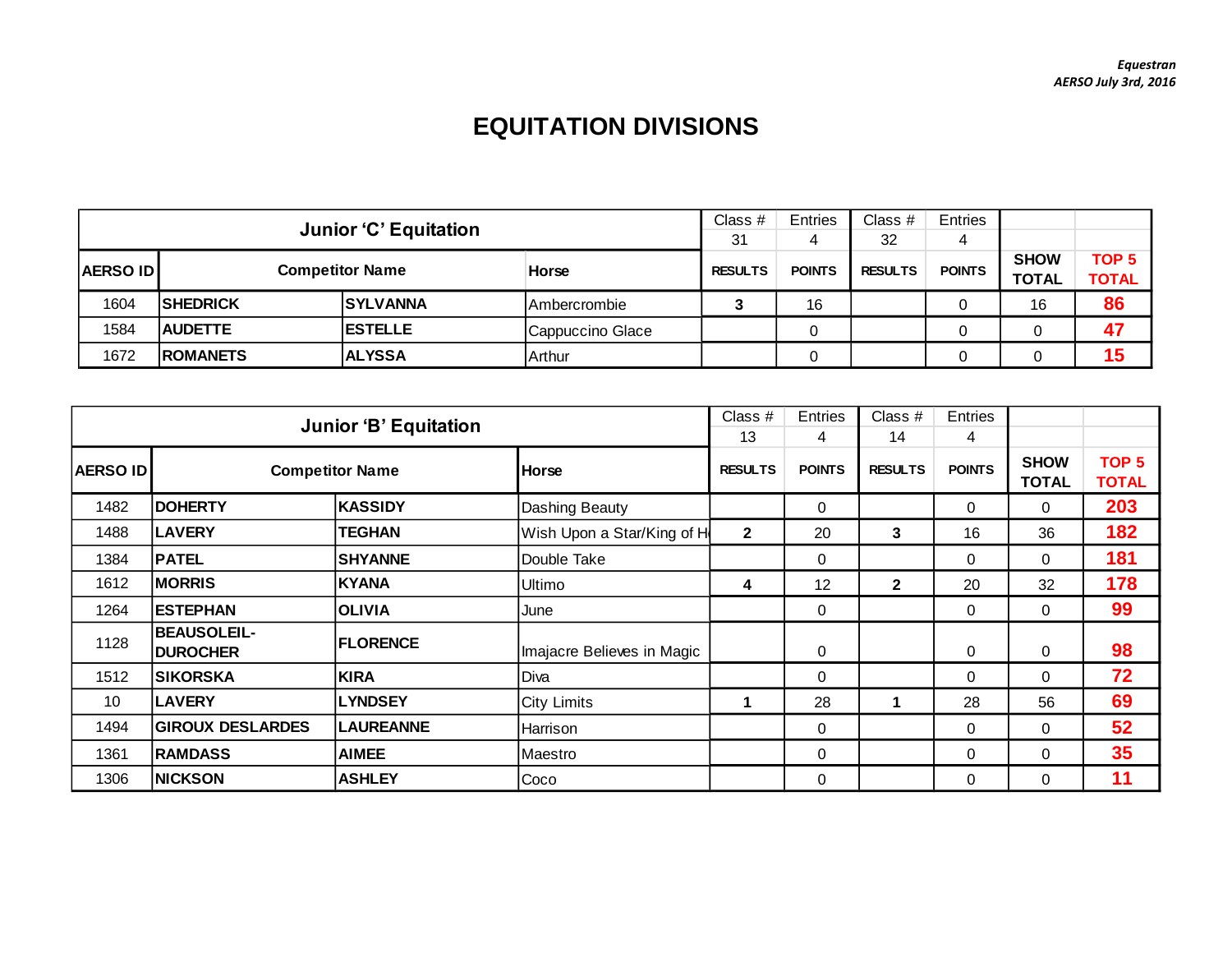|                                           |                       | <b>Junior 'A' Equitation</b> |                  | Class #             | Entries       | Class #              | Entries       |                             |                                  |
|-------------------------------------------|-----------------------|------------------------------|------------------|---------------------|---------------|----------------------|---------------|-----------------------------|----------------------------------|
| <b>Competitor Name</b><br><b>AERSO ID</b> |                       |                              | <b>Horse</b>     | 4<br><b>RESULTS</b> | <b>POINTS</b> | 5.<br><b>RESULTS</b> | <b>POINTS</b> | <b>SHOW</b><br><b>TOTAL</b> | TOP <sub>5</sub><br><b>TOTAL</b> |
| 1273                                      | <b>GAUL</b>           | <b>JULIA</b>                 | Escamilio        | 4                   | 21            | 3                    | 28            | 49                          | 184                              |
| 1527                                      | <b>LAPOINTE</b>       | <b>TEHA</b>                  | Webster          | 5                   | 14            |                      | 49            | 63                          | 165                              |
| 943                                       | <b>DAOUST CREVIER</b> | <b>EMILIE</b>                | French Riviera   | 6                   |               | $\mathbf{2}$         | 35            | 42                          | 144                              |
| 1141                                      | <b>PARENT</b>         | <b>LAURIE-JADE</b>           | Farrel           |                     | 0             |                      | 0             | $\overline{0}$              | 135                              |
| 1345                                      | <b>URQUHART</b>       | <b>SAVANNAH</b>              | Mischief Managed | 3                   | 28            | 5                    | 14            | 42                          | 96                               |
| 1066                                      | <b>GRUENWALD</b>      | <b>ELIZABETH</b>             | Valentino        |                     | 0             |                      | $\Omega$      | $\Omega$                    | 72                               |
| 1375                                      | <b>ROBIDOUX</b>       | <b>ZOE</b>                   | Spencer          | $\mathbf{2}$        | 35            | 6                    | 7             | 42                          | 42                               |
| 1453                                      | <b>CONWAY</b>         | <b>MARLIE</b>                | Midnight Magic   |                     | 0             |                      | 0             | $\Omega$                    | 38                               |
| 1068                                      | <b>BELLEVILLE</b>     | <b>EMILY</b>                 | Panama Jack      |                     | 0             |                      | $\Omega$      | $\Omega$                    | 14                               |

|                 |                  | <b>Pony Medal</b>      |                          | Class #<br>33  | <b>Entries</b><br>4 |                             |                                  |
|-----------------|------------------|------------------------|--------------------------|----------------|---------------------|-----------------------------|----------------------------------|
| <b>AERSO ID</b> |                  | <b>Competitor Name</b> | Horse                    | <b>RESULTS</b> | <b>POINTS</b>       | <b>SHOW</b><br><b>TOTAL</b> | TOP <sub>5</sub><br><b>TOTAL</b> |
| 1488            | <b>LAVERY</b>    | <b>TEGHAN</b>          | Wish Upon a Star/King of | $\mathbf{2}$   | 20                  | 20                          | 97                               |
| 10              | <b>LAVERY</b>    | <b>LYNDSEY</b>         | <b>City Limits</b>       |                | 28                  | 28                          | 68                               |
| 1604            | <b>SHEDRICK</b>  | <b>SYLVANNA</b>        | Ambercrombie             | 3              | 16                  | 16                          | 65                               |
| 1306            | <b>NICKSON</b>   | <b>ASHLEY</b>          | Coco                     |                | 0                   | 0                           | 55                               |
| 965             | <b>ARSENAULT</b> | <b>SANDRINE</b>        | Coco Chanel              |                | 0                   | 0                           | 50                               |
| 1557            | <b>WHELAN</b>    | <b>MADELIN</b>         | Captain Casanova         | 4              | 12                  | 12                          | 42                               |
| 1294            | <b>TREMBLAY</b>  | <b>EVE</b>             | Maverick                 |                | 0                   | $\Omega$                    | 31                               |
| 1482            | <b>DOHERTY</b>   | <b>KASSIDY</b>         | Dashing Beauty           |                | 0                   | $\Omega$                    | 28                               |
| 1462            | <b>ETHIER</b>    | <b>MELODIE</b>         | A Second Glance          |                | 0                   | 0                           | 14                               |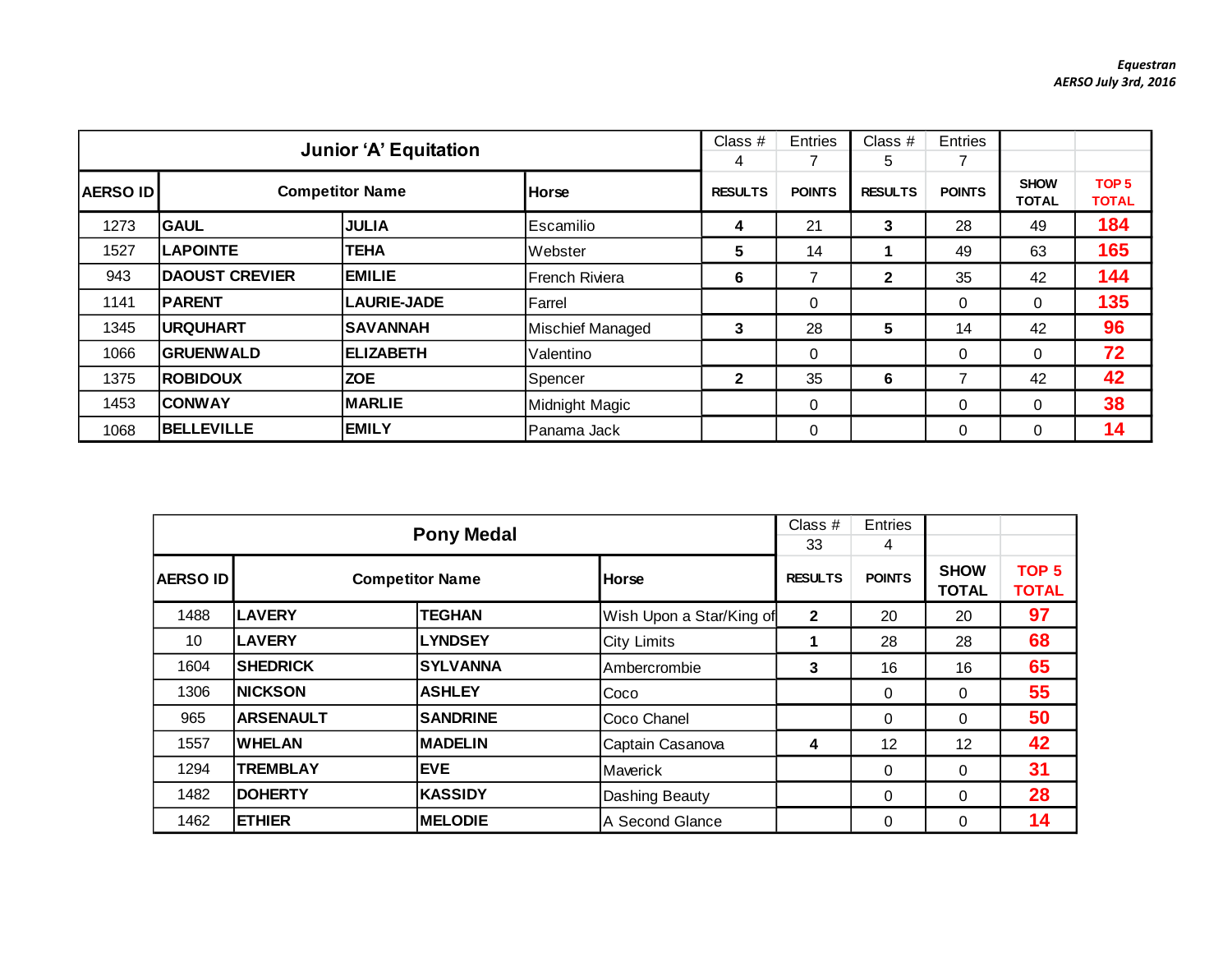|                 |                 | <b>Sandridge Medal</b> |                         | Class #<br>11  | Entries<br>3  |                             |                                  |
|-----------------|-----------------|------------------------|-------------------------|----------------|---------------|-----------------------------|----------------------------------|
| <b>AERSO ID</b> |                 | <b>Competitor Name</b> | Horse                   | <b>RESULTS</b> | <b>POINTS</b> | <b>SHOW</b><br><b>TOTAL</b> | TOP <sub>5</sub><br><b>TOTAL</b> |
| 1273            | <b>GAUL</b>     | <b>JULIA</b>           | Escamilio               |                | $\Omega$      | $\mathbf{0}$                | 115                              |
| 1527            | <b>LAPOINTE</b> | <b>TEHA</b>            | Webster                 |                | 21            | 21                          | 87                               |
| 939             | <b>GARCEAU</b>  | <b>CHLOE</b>           | Churchill               |                | $\mathbf 0$   | 0                           | 67                               |
| 438             | <b>BRAZEAU</b>  | <b>MARIE EVE</b>       | IPrima Donna HGF        |                | $\Omega$      | 0                           | 63                               |
| 1384            | <b>PATEL</b>    | <b>SHYANNE</b>         | Double Take             |                | $\Omega$      | 0                           | 50                               |
| 1345            | <b>URQUHART</b> | <b>SAVANNAH</b>        | <b>Mischief Managed</b> | $\mathbf{2}$   | 15            | 15                          | 43                               |
| 1712            | <b>GALES</b>    | <b>SARA</b>            | <b>Eternal Ruler</b>    |                | $\mathbf 0$   | 0                           | 20                               |
| 1218            | <b>FRANCE</b>   | <b>ARIANE</b>          | <b>Calendar Girl</b>    |                | $\Omega$      | 0                           | 9                                |

|                 | <b>Amateur Equitation</b> |                        |                       | Class $#$      | Entries       | Class $#$      | Entries       |                             |                                  |
|-----------------|---------------------------|------------------------|-----------------------|----------------|---------------|----------------|---------------|-----------------------------|----------------------------------|
|                 |                           |                        |                       |                |               | 10             |               |                             |                                  |
| <b>AERSO ID</b> |                           | <b>Competitor Name</b> | <b>Horse</b>          | <b>RESULTS</b> | <b>POINTS</b> | <b>RESULTS</b> | <b>POINTS</b> | <b>SHOW</b><br><b>TOTAL</b> | TOP <sub>5</sub><br><b>TOTAL</b> |
| 939             | <b>GARCEAU</b>            | <b>CHLOE</b>           | Churchill             |                | 0             |                | 0             |                             | 110                              |
| 349             | <b>AHO</b>                | <b>ASHLEY</b>          | <b>Taking Chances</b> |                | 49            | 4              | 21            | 70                          | 110                              |
| 98              | <b>PASQUINI</b>           | <b>REBECCA</b>         | Rio's Radiant         |                | 0             |                | 0             |                             | 103                              |
| 1621            | <b>ARNOLD</b>             | <b>KAYLA</b>           | Lunnson Poco Pine     |                | 0             |                | $\mathbf 0$   |                             | 45                               |
| 1712            | <b>GALES</b>              | <b>SARA</b>            | <b>Eternal Ruler</b>  |                | 0             |                | 0             |                             | 37                               |
| 438             | <b>BRAZEAU</b>            | <b>MARIE EVE</b>       | Prima Donna HGF       |                | 0             |                | $\mathbf 0$   |                             | 36                               |
| 1575            | LEBLANC                   | <b>NATHALIE</b>        | Hollywood             |                | 0             |                | 0             |                             | 6                                |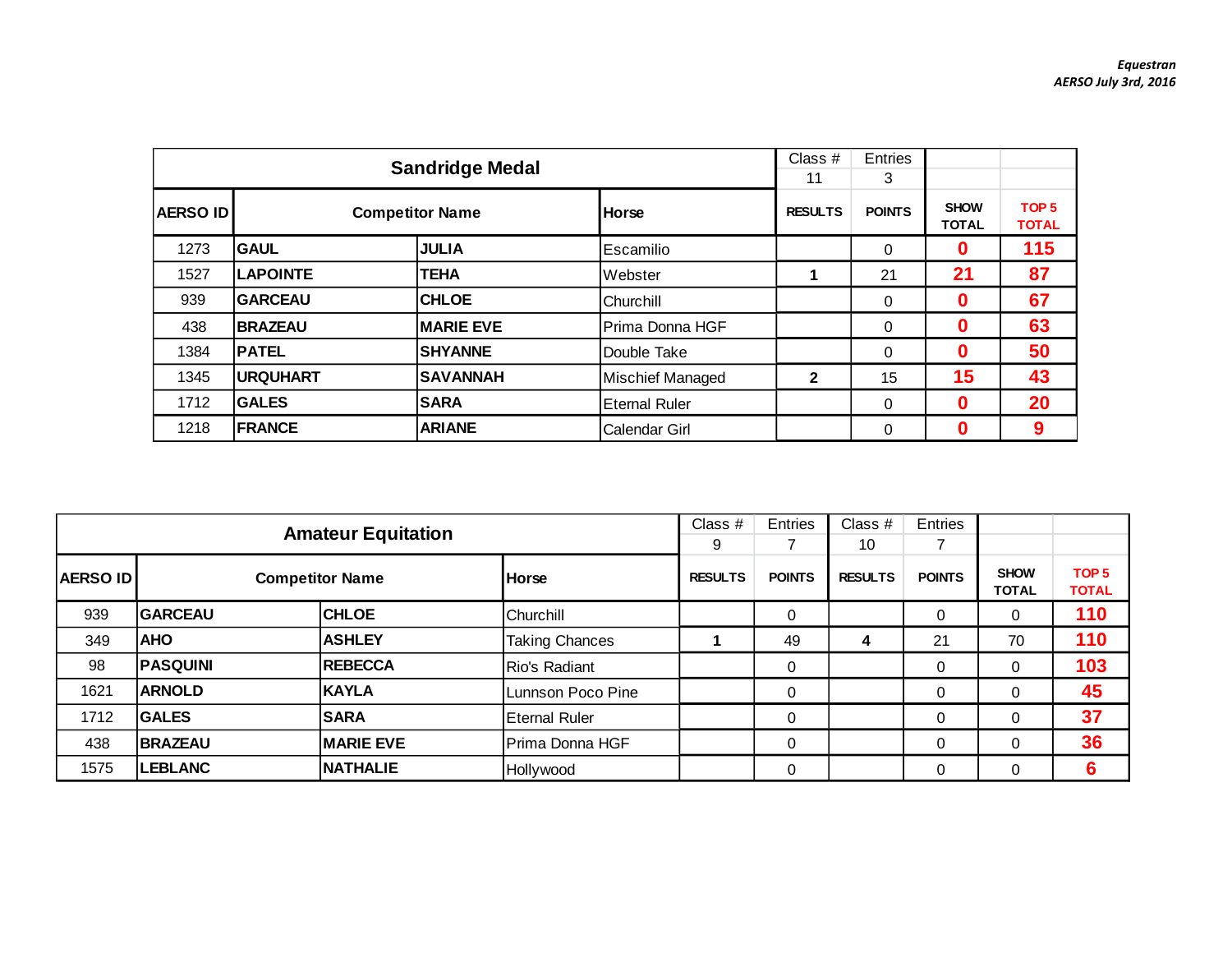## **HUNTER DIVISIONS**

| <b>Modified Jr/Am Hunter 2'9"</b> |                         |                        | Class $#$            | Entries        | Class $#$     | Entries        | Class #       | Entries        |               |                             |                                  |
|-----------------------------------|-------------------------|------------------------|----------------------|----------------|---------------|----------------|---------------|----------------|---------------|-----------------------------|----------------------------------|
|                                   |                         |                        |                      | 21             | 2             | 22             | 2             | 23             | 2             |                             |                                  |
| <b>AERSO IDI</b>                  |                         | <b>Competitor Name</b> | <b>Horse</b>         | <b>RESULTS</b> | <b>POINTS</b> | <b>RESULTS</b> | <b>POINTS</b> | <b>RESULTS</b> | <b>POINTS</b> | <b>SHOW</b><br><b>TOTAL</b> | TOP <sub>5</sub><br><b>TOTAL</b> |
| 1612                              | <b>MORRIS</b>           | <b>KYANA</b>           | <b>Ultimo</b>        | 2              | 10            |                | 14            | 2              | 10            | 34                          | 152                              |
| 1588                              | <b>RUDGE</b>            | <b>KATHERINE</b>       | <b>IEastern Rain</b> |                | 0             |                | 0             |                | $\Omega$      | $\Omega$                    | 122                              |
| 1494                              | <b>GIROUX DESLARDES</b> | <b>LAUREANNE</b>       | <b>Harrison</b>      |                | 0             |                | 0             |                | 0             | 0                           | 119                              |
| 940                               | <b>RUZILO</b>           | <b>IFELICIA</b>        | Coming Attraction    |                | 0             |                | 0             |                | 0             | 0                           | 70                               |
| 965                               | <b>ARSENAULT</b>        | <b>SANDRINE</b>        | Lionheart            |                | 0             |                | $\Omega$      |                | 0             | $\Omega$                    | 56                               |
| 1593                              | <b>FAILLE</b>           | <b>ABBY</b>            | <b>Pixie Perfect</b> |                | 14            | $\mathbf{2}$   | 10            |                | 14            | 38                          | 38                               |
| 1480                              | <b>SEGUIN</b>           | <b>SIMON</b>           | <b>Rich Girl</b>     |                | 0             |                | 0             |                | 0             | $\Omega$                    | 28                               |
| 1575                              | <b>LEBLANC</b>          | <b>NATHALIE</b>        | <b>Full Cool</b>     |                | 0             |                | $\Omega$      |                | 0             | 0                           | 21                               |

| <b>Small Pony Hunter</b> |                         |                                            | Class $#$         | Entries        | Class $#$     | Entries        | Class $#$     | Entries        |               |                             |                                  |
|--------------------------|-------------------------|--------------------------------------------|-------------------|----------------|---------------|----------------|---------------|----------------|---------------|-----------------------------|----------------------------------|
|                          |                         |                                            |                   | 25             | 6             | 26             | 6             | 27             | 6             |                             |                                  |
| <b>AERSO IDI</b>         |                         | <b>Competitor Name</b>                     | <b>Horse</b>      | <b>RESULTS</b> | <b>POINTS</b> | <b>RESULTS</b> | <b>POINTS</b> | <b>RESULTS</b> | <b>POINTS</b> | <b>SHOW</b><br><b>TOTAL</b> | TOP <sub>5</sub><br><b>TOTAL</b> |
| 1482                     | <b>DOHERTY</b>          | <b>KASSIDY</b>                             | Dashing Beauty    |                | 0             |                | 0             |                | 0             | 0                           | 264                              |
| 1604                     | <b>SHEDRICK</b>         | <b>ISYLVANNA</b>                           | Ambercrombie      | 2              | 30            | $\mathbf{2}$   | 30            |                | 42            | 102                         | 241                              |
| 1691                     | <b>BRUNET</b>           | <b>SUZIE</b>                               | Veto Power        |                | 0             |                | 0             |                | $\Omega$      | 0                           | 180                              |
| 1580                     | <b>THEORET</b>          | <b>ALEXANDRA</b>                           | Devil Wears Prada |                | 24            | ◠              | 24            | $\mathbf 2$    | 30            | 78                          | 110                              |
| 1488                     | <b>LAVERY</b>           | <b>TEGHAN</b>                              | Wish Upon a Star  |                | 0             |                |               |                | 0             | 0                           | 63                               |
| 1711                     | <b>AYLIFFE/ THEORET</b> | <b>ANNE LAURENCE /</b><br><b>ALEXANDRA</b> | Integrity Duke    |                | 0             | 6              | 6             | 5              | 12            | 18                          | 25                               |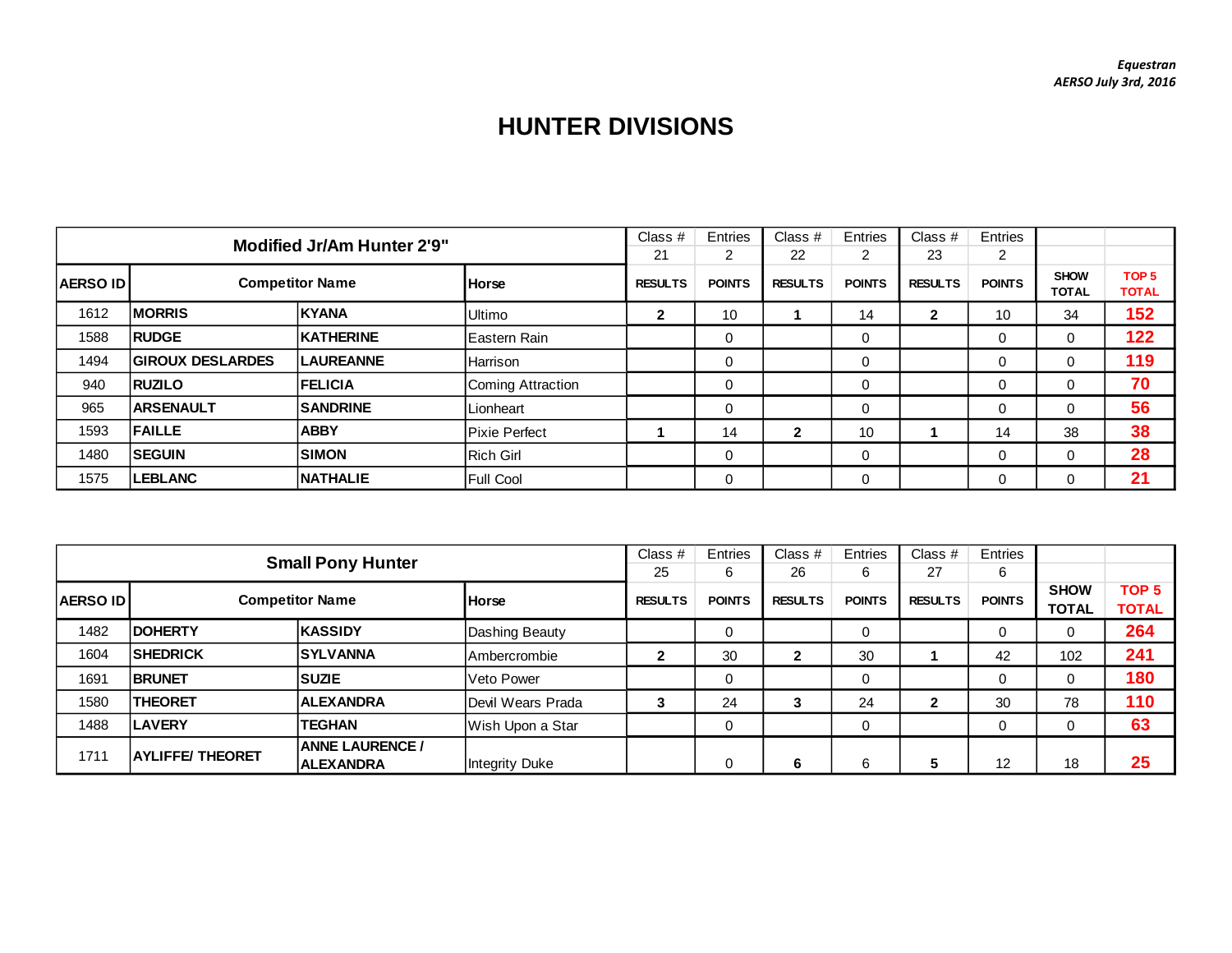|                                                             | <b>Medium Pony Hunter</b> |                |                  |                |               | Class $#$      | Entries       | Class $#$      | Entries       |                             |                                  |
|-------------------------------------------------------------|---------------------------|----------------|------------------|----------------|---------------|----------------|---------------|----------------|---------------|-----------------------------|----------------------------------|
|                                                             |                           |                |                  |                | 6             | 26             | 6             | 27             | 6             |                             |                                  |
| <b>AERSO ID</b><br><b>Competitor Name</b><br><b>I</b> Horse |                           |                |                  | <b>RESULTS</b> | <b>POINTS</b> | <b>RESULTS</b> | <b>POINTS</b> | <b>RESULTS</b> | <b>POINTS</b> | <b>SHOW</b><br><b>TOTAL</b> | TOP <sub>5</sub><br><b>TOTAL</b> |
| 1557                                                        | <b>WHELAN</b>             | <b>MADELIN</b> | Captain Casanova |                | 42            |                | 42            |                |               | 84                          | 244                              |
| 1488                                                        | <b>LAVERY</b>             | <b>TEGHAN</b>  | King of Hearts   |                | 18            | 4              | 18            |                | 18            | 54                          | 118                              |
| 1484                                                        | <b>DONNER</b>             | <b>LAUREN</b>  | Humphrey         |                | 12            | 5              | 12            | 3              | 24            | 48                          | 72                               |
| 1672                                                        | <b>ROMANETS</b>           | <b>ALYSSA</b>  | Arthur           |                |               |                |               |                |               |                             | 21                               |

| <b>Large Pony Hunter</b> |                  |                        |                    | Class $#$      | Entries       | Class $#$      | Entries       | Class $#$      | Entries       |                             |                                  |
|--------------------------|------------------|------------------------|--------------------|----------------|---------------|----------------|---------------|----------------|---------------|-----------------------------|----------------------------------|
|                          |                  |                        |                    | 28             |               | 29             | 3             | 30             | 3             |                             |                                  |
| <b>AERSO IDI</b>         |                  | <b>Competitor Name</b> | <b>Horse</b>       | <b>RESULTS</b> | <b>POINTS</b> | <b>RESULTS</b> | <b>POINTS</b> | <b>RESULTS</b> | <b>POINTS</b> | <b>SHOW</b><br><b>TOTAL</b> | TOP <sub>5</sub><br><b>TOTAL</b> |
| 1294                     | <b>TREMBLAY</b>  | <b>IEVE</b>            | Maverick           |                | 0             |                | 0             |                |               | 0                           | 159                              |
| 1594                     | <b>SIMARD</b>    | <b>CLARA</b>           | IA Second Glance   |                | 0             |                | 0             |                | 0             | 0                           | 137                              |
| 10                       | <b>LAVERY</b>    | <b>LYNDSEY</b>         | City Limits        | າ<br>◢         | 15            | ≏              | 12            |                | 21            | 48                          | 133                              |
| 965                      | <b>ARSENAULT</b> | <b>SANDRINE</b>        | <b>Coco Chanel</b> |                | 0             |                | 0             |                | 0             | 0                           | 122                              |
| 1621                     | <b>ARNOLD</b>    | <b>KAYLA</b>           | Almost Famous      |                | 21            | 2              | 15            | 3              | 12            | 48                          | 88                               |
| 1608                     | <b>BERGERON</b>  | <b>JEANNE</b>          | Tango Nuevo        | ິ<br>P         | 12            |                | 21            | 2              | 15            | 48                          | 48                               |

| <b>Baby Green Hunter</b> |                     |                        |                   | Class $#$<br>15 | Entries       | Class $#$<br>16 | Entries<br>ົ  | Class $#$<br>17 | Entries       |                             |                                  |
|--------------------------|---------------------|------------------------|-------------------|-----------------|---------------|-----------------|---------------|-----------------|---------------|-----------------------------|----------------------------------|
| <b>AERSO ID</b>          |                     | <b>Competitor Name</b> | <b>Horse</b>      | <b>RESULTS</b>  | <b>POINTS</b> | <b>RESULTS</b>  | <b>POINTS</b> | <b>RESULTS</b>  | <b>POINTS</b> | <b>SHOW</b><br><b>TOTAL</b> | TOP <sub>5</sub><br><b>TOTAL</b> |
| 1668                     | <b>GALLANT</b>      | <b>ILAURENCE</b>       | Anime             |                 | 14            |                 | 14            | 2               | 10            | 38                          | 136                              |
| 1410                     | <b>IDESMARCHAIS</b> | <b>KELLY-ANNE</b>      | Obviously Diamond |                 |               |                 |               |                 |               |                             | 102                              |
| 1686                     | <b>IMONTREUIL</b>   | <b>ISTEPHANIE</b>      | Donovan           |                 |               |                 |               |                 |               |                             | 66                               |
| 1571                     | <b>WEISS</b>        | <b>IMELISSA</b>        | Aristocrat        |                 |               |                 |               |                 |               |                             | 48                               |